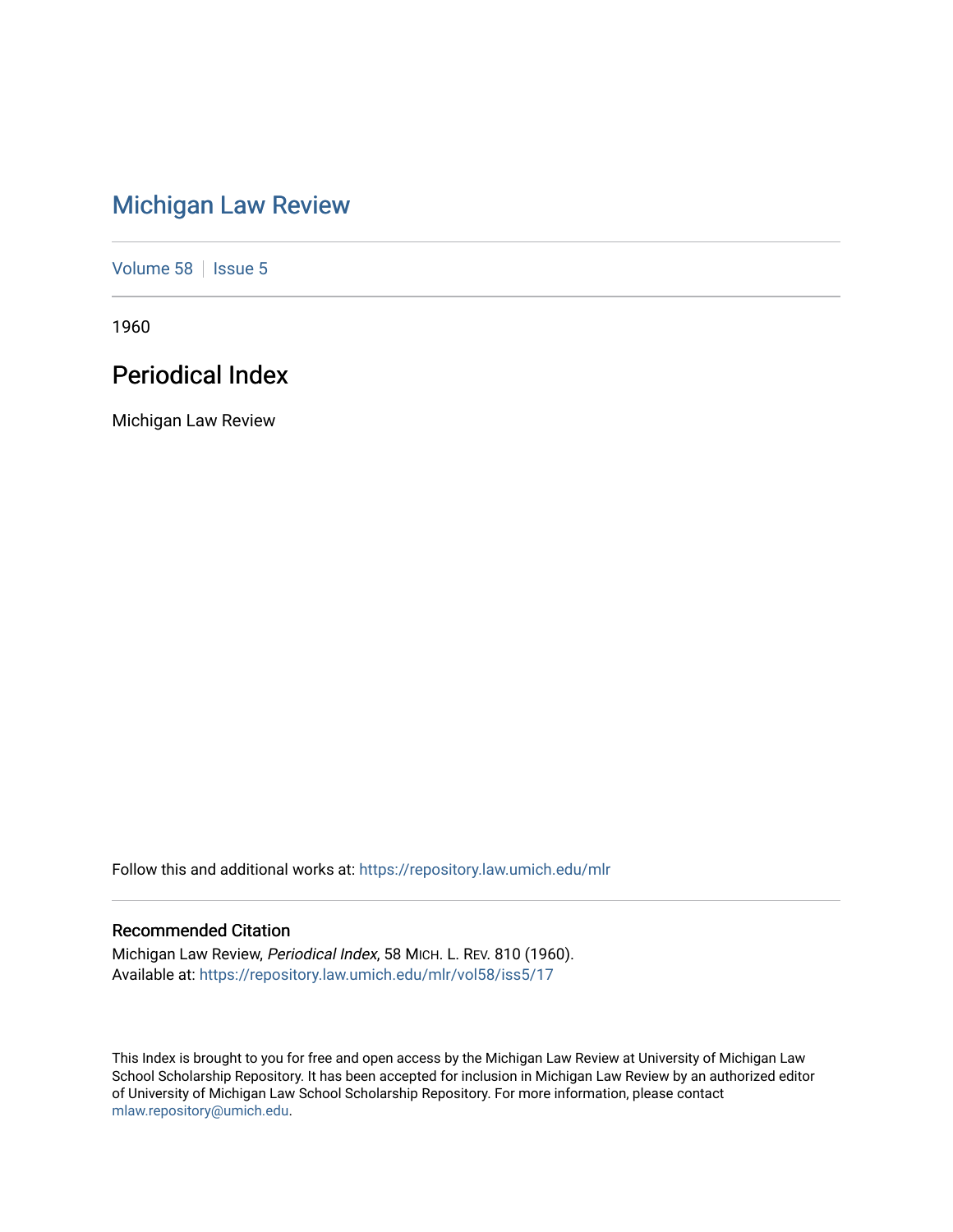This index includes *articles, comments* and some of the longer *notes* which **have**  appeared in leading law reviews since the publication of the last issue of this *Review.*  (a) indicates a leading article.

#### ANTITRUST LAW

Bid depositories. (a) George H. Schueller. 58 Mich. L. Rev. 497-530 (Feb.).

Restraints on trade and the orderly marketing of goods. (a) Stanley D. Robinson. 45 Corn. L.Q. 254-287 (Winter).

# ATIORNEY AND CLIENT

Attorney client-damages-breach of contingent fee contract. 1960 Wis. L. Rev. 156-164 (Jan.).

#### BIOGRAPHY

Mr. Justice Cardozo. (a) William O. Douglas. 58 Mich. L. Rev. 549-556 (Feb.).

#### CIVIL PROCEDURE

See *Criminal Law and Procedure, Securities and Exchange Commission.* 

A basic introduction to the new West Virginia rules of civil procedure. (a) Lee Silverstein. 62 W. Va. L. Rev. 117-140 (Feb.).

Removal to federal courts from state administrative agencies. 69 Yale L.J. 615-626 (March).

The use of set-off, counterclaim and recoupment: availability against commercial paper. (a) William 0. Morris. 63 W. Va. L. Rev. 141-162 (Feb.).

#### CIVIL RIGHTS

Mob violence, group defamation and civil rights. 54 N.W. Univ. L. Rev. 616-628 (Nov.-Dec.).

#### COMPARATIVE LAW

Judicial control of land use in France. (a) Zigurds L. Zile. 45 Corn. L.Q. 288-321 (Winter).

#### CONSTITUTIONAL LAW

Constitutional change by amendment: recommendations of the Minnesota constitutional commission in ten years' perspective. (a) G. Theodore Mitau. 44 Minn. L. Rev. 461-483 (Jan.).

Equal protection and the race problem. 62 W. Va. L. Rev. 170-178 (Feb.).

 $Taxation - state$  taxation of interstate commerce. 1960 Wis. L. Rev. 171-177 (Jan.).

#### CoNFLicr OF LAws

Guest statutes in the conflict of laws - towards a theory of enterprise liability under "foreseeable and insurable laws": I. (a) Albert A. Ehrenzweig. 69 Yale L.J. 595-604 (March).

#### **COPYRIGHTS**

"Copyright" protection for uncopyrightables: the common-law doctrines. 108 Univ. Pa. L. Rev. 699-734 (March).

#### CORPORATE REORGANIZATION

Elimination of minority share interest by merger: a dissent. 54 **N.W.** Univ. L. **Rev.**  629-638 (Nov.-Dec.).

#### CRIMINAL LAW AND PROCEDURE

See also *Double Jeopardy.* 

Criminal law - arrest - reasonableness of detention. 1960 Wis. L. Rev. 164-171 (Jan.).

Is criminal or civil procedure proper for enforcement of traffic laws? II. (a) John E. Conway. [Part I appeared in 1959 Wis. L. Rev. 418-450 (May).] 1960 Wis. L. Rev. 3- 21 (Jan.)

Juvenile delinquency and crime: achievements of the 1959 Minnesota legislature. (a) Maynard E. Pirsig. 44 Minn. L. Rev. 363-410 (Jan.).

Police discretion not to invoke the criminal process: low-visibility decisions in the administration of justice. (a) Joseph Goldstein. 69 Yale L.J. 543-594 (March).

State health inspections and "unreasonable search": the *Frank* exclusion of civil searches. 44 Minn. L. Rev. 513-533 (Jan.).

The moral quality of the criminal law. (a) Paul D. Carrington. 54 N.W. Univ. L. Rev. 575-586 (Nov.-Dec.).

#### DECEDENTS' EsrATES

Probate-constructive trust theory applied where murderer or testator is legatee. 1960 Wis. L. Rev. 127-134 (Jan.).

Wisconsin law relating to protection of the family on death of the property owner. 1960 Wis. L. Rev. 110-126 (Jan.).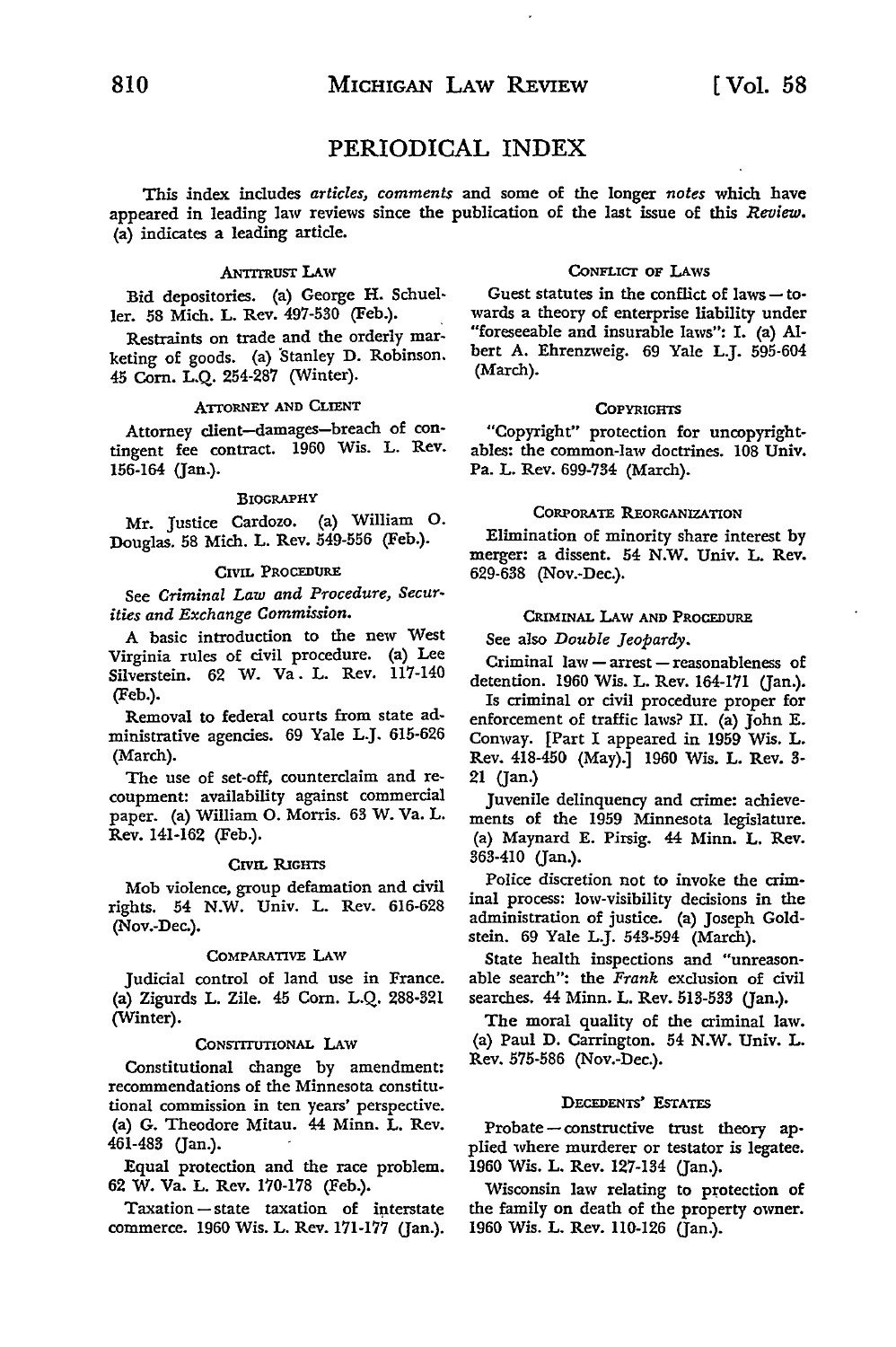# DOUBLE JEOPARDY

Federal and state prosecutions for same offense. 62 W. Va. L. Rev. 164-170 (Feb.).

Successive prosecutions by state and federal governments for offenses arising out of same act. 44 Minn. L. Rev. 534-546 (Jan.).

#### **EVIDENCE**

Appellate courts use of facts outside of the record by resort to judicial notice and independent investigation. (a) George R. Currie. 1960 Wis. L. Rev. 39-53 (Jan.).

The problem of family support: criminal sanctions for the enforcement of support. (a) Sybil M. Jones. 38 N. C. L. Rev. 1-61 (Dec.).

The uniqueness of survey evidence. (a) Hans Zeise!. 45 Corn. L.Q. 322-346 (Winter).

#### FEDERAL COMMUNICATIONS COMMISSION

Ex parte contacts with the federal communications commission. 73 Harv. L. Rev. 1178-1199 (April).

#### GOVERNMENTAL IMMUNITY

Governmental immunity in Illinois: the Molitor decision and the legislative reaction. 54 **N.W.** Univ. L. Rev. 588-605 (Nov.-Dec.).

#### INDIANS

Tribal property interests in executiveorder reservations: a compensable Indian right. 69 Yale L.J. 627-642 (March).

#### INSANITY

Psychology and the law: an examination of the concept of insane delusions. 1960 Wis. L. Rev. 54-73 (Jan.).

# INSURANCE

Insurance  $-$  regulation  $-$  the extraterritorial effect of insurance regulation, with particular emphasis on New York. 58 Mich. L. Rev. 558-570 (Feb.).

#### INTERNATIONAL LAW

Force majeure and the denial of an export license under Soviet law: a comment on Jordan Investments Ltd. v. Soiuznefteksport. 73 Harv. L. Rev. 1128-1146 (April).

Taxation: death taxes and the alien, treaty considerations. 1960 Wis. L. Rev. 74- 90 (Jan.).

The community interest in a narrow territorial sea: inclusive versus exclusive competence over the oceans. (a) Myres S. Mc-Dougal and William T. Burke. 45 Com. L.Q. 171-253 (Winter).

### JURISDICTION

Ancillary process and venue in the federal courts. 73 Harv. L. Rev. 1164-1178 (April).

Louisiana Power &: Light v. Thibodaux: the abstention doctrine expanded. 69 Yale L.J. 643-662 (March).

State-court jurisdiction. 73 Harv. L. Rev. 909-1017 (March).

The Romero case and some problems of federal jurisdiction. (a) Philip B. Kurland. 73 Harv. L. Rev. 817-850 (March).

#### LABOR LAW

Exhaustion of remedies under collective bargaining agreements: a reappraisal. 54 N.W. Univ. L. Rev. 605-615 (Nov.-Dec.).

Termination of collective bargaining agreements - survival of earned rights.  $54$ N.W. Univ. L. Rev. 646-651 (Nov.-Dec.).

The labor-management reporting and disclosure act of 1959. I (a) Benjamin Aaron. 73 Harv. L. Rev. 851-907 (March).

The labor-management reporting and disclosure act of 1959. II (a) Benjamin Aaron. 73 Harv. L. Rev. 1086-1127 (April).

Work-assignment disputes under the national labor relations act. 73 Harv. L. Rev. 1150-1164 (April).

#### PARTNERSHIP

The corporate partner: an exercise in semantics. 35 N. Y. Univ. L. Rev. 548-556 (Feb.).

#### **SALES**

Formative elements in the law of sales: the eighteenth century. (a) Lawrence M. Friedman. 44 Minn. L. Rev. 411-460 (Jan.).

# SECURITIES AND EXCHANGE COMMISSION

Corporate insiders, stock options and rule X-16B-3 of the securities and exchange commission. 54 **N. W.** Univ. L. Rev. 638- 646 (Nov.-Dec.).

The res judicata and collateral estoppel effect of prior state suits on actions under SEC rule lOb-5. 69 Yale L.J. 606-614 (March).

The SEC proxy rules in the courts. (a) Louis Loss. 73 Harv. L. Rev. 1041-1085 (April).

# SECURITY DEVICES

Financing inventory through field warehousing. 69 Yale L.J. 663-708 (March).